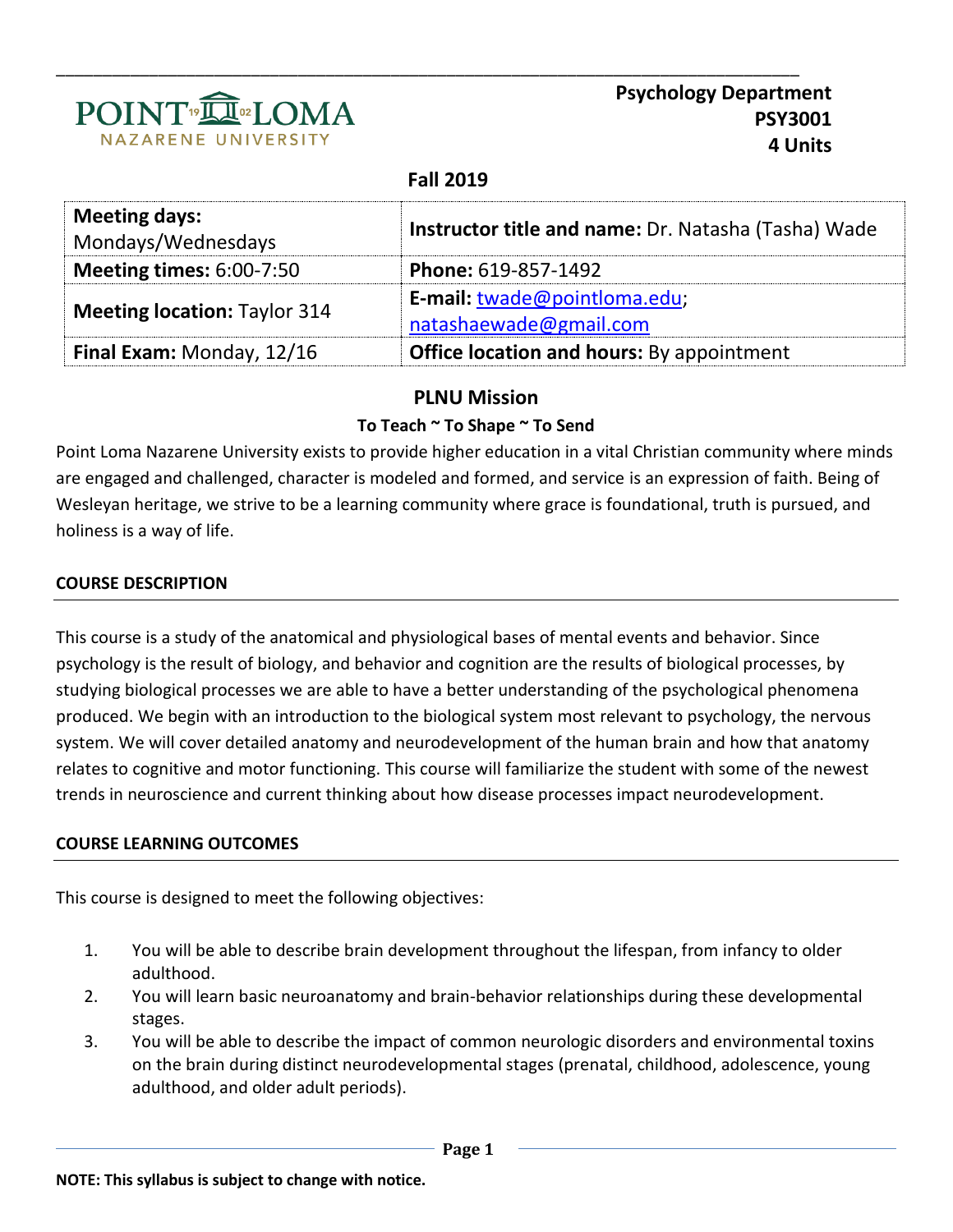Required:

- Kolb, B. & Whishaw, I.Q. (2015). Fundamentals of Human Neuropsychology, Seventh Edition. Worth Publishers.
	- o Note: the 6th edition *might* be usable; however, course materials will be based on the newest, 7<sup>th</sup> edition and therefore the 7<sup>th</sup> edition is *strongly* recommended
- Sacks, O. (1998). The Man who Mistook His Wife for a Hat. Touchstone.

Selected Readings (Posted Online):

- **Spear, L. (2010).** The Behavioral Neuroscience of Adolescence. W. W. Norton & Co.
- Noddle, C.A. & Dean, R.S. (eds.) (2013). Neuropsychological Rehabilitation. Springer Publishing Company.
- MacKay, D.G. (2019). Remembering: What 50 years of research with famous amnesia patient H.M. can teach use about memory and how it works. Prometheus.

### **ASSESSMENT AND GRADING**

### Attendance:

Attendance of lectures is imperative to adequately learning the material and performing well on examinations. Therefore students are expected to be present and active participants during lecture. Further, students are expected to show respect for the instructor and their fellow classmates. Failure to live up to this standard will result in appropriate sanctions that may affect your grade. If students do miss class, they do not need to contact the instructor but should get notes from another student.

**On all presentation days, students are required to attend** and to actively and appropriately participate in the Q&A portion.

Attendance and participation will be graded on a 10-point scale.

## Class Assignments:

During each block of the course, there will be one brief (paragraph-long) written assignment. Paragraphs associated with a reading are due the day that reading will be covered in class; paragraphs associated with videos from class will be due the next class meeting. These do *not* need to be comprehensive or elaborate, but should summarize and show understanding of the material read/viewed, as well as connect the material to the overall course content.

## Course Readings:

Course readings are assigned *for your benefit* to supplement lecture and give you more exposure to the material you are learning. As such, there is no formal assessment of your reading; however, portions of exams may be drawn directly from the assigned texts without being covered in lecture, and portions of the readings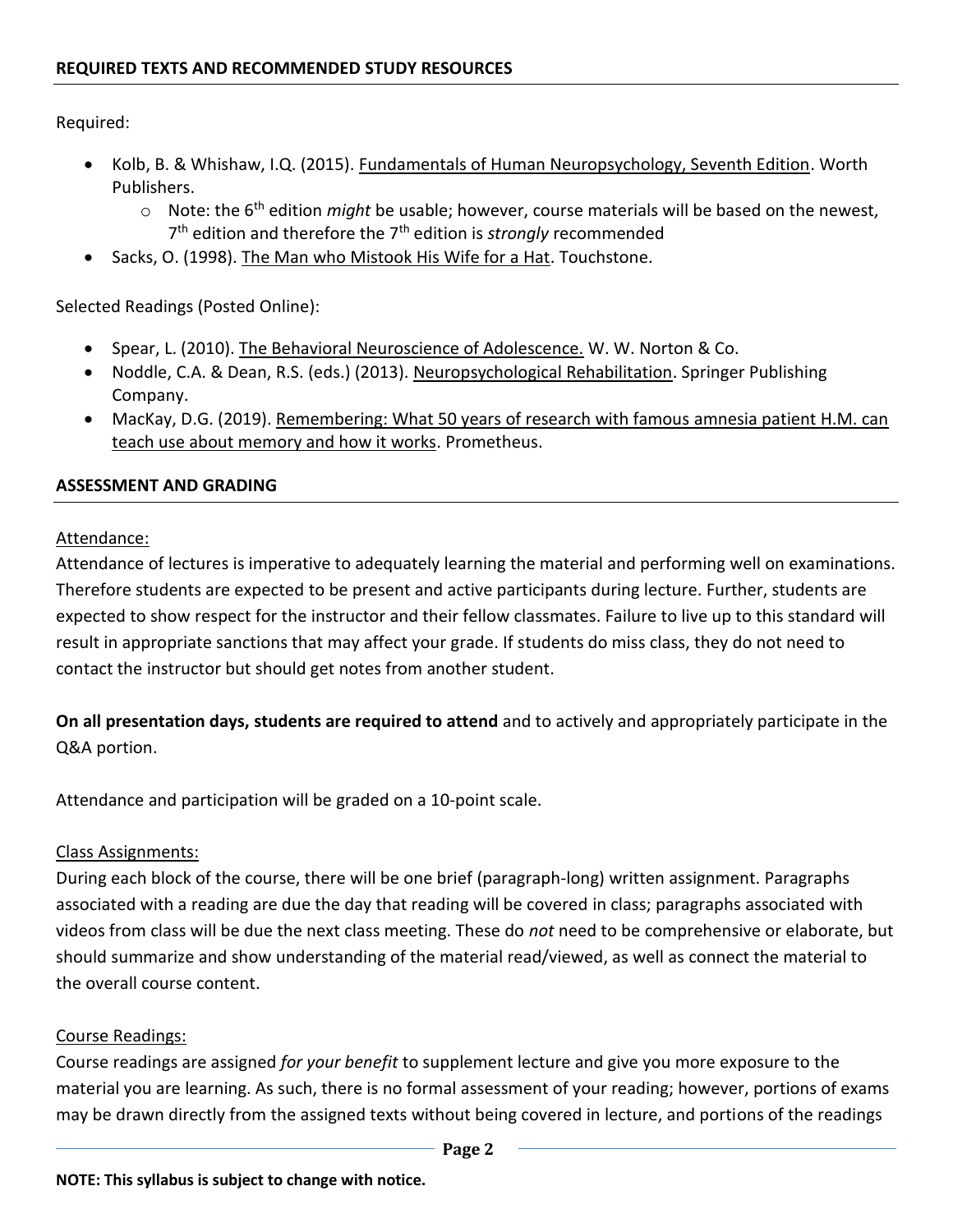may not be highlighted in lecture or the exams but may be good for your general edification. The suggested pace of reading is also for your benefit. Additional readings, which you may find interesting but are not core to the class, may be added online; you will not be tested on those readings. The difference between extra and required readings will be made clear.

## Exams:

There will be four exams over the course of the semester. Each exam will cover the material covered in readings and lecture, and each will be worth 35 points. *The lowest exam grade will be dropped*. If you miss an exam, that will be counted as your lowest grade. Beyond this, **there will be no make-up exams** unless there is a documented emergency.

## Group Project:

During the second class (9/9/19), students will pick a disorder to research from a provided list. Depending on the size of the class, most topics will be covered by groups of 2 people.

On each presentation day (see **Course Outline** below), students will present a PowerPoint containing:

- 1. The prevalence of the disorder
- 2. The disorder's clinical signs and symptoms (i.e., diagnostic symptoms and typical age of onset)
- 3. The underlying pathology of the disorder (specifying what underlying neurologic issue is causing the disorder and how that fits into the developmental period)
- 4. Describe the typical neuropsychological (cognitive) deficit(s) associated with the disorder
- 5. Potential treatments

The presentation should take 10 minutes and include a maximum of 8-10 slides. Each student will then need to answer questions from the class about the disorder for approximately 5 minutes (total=15 minutes each topic).

Each student, even if they are part of a presentation pair, will need to turn in an independent 4-page paper outlining the disorder (prevalence, diagnostic information, age of onset/stage of development disorder is most common, underlying pathology, neuropsychological profile, potential treatments). Each member of the student will turn in *their own* paper on the day of the presentation. The paper must include:

- A minimum of FOUR references in APA format
	- o TWO must be ORIGINAL papers from PubMed or PsychInfo (reviews OK, *not just the abstracts!*)
	- o Appropriate sources may also include PsychInfo or PubMed (preferred!), government websites (.gov), or documents published by universities.
		- Newspaper articles, Wikipedia, about.com, or other websites that are *not* primary sources are *not* appropriate for this paper. Ask me if you are unsure.
	- $\circ$  You may use your textbook, but it does NOT count as one of the four references
	- o References should be used in a *meaningful way*, not just used to meet the minimum requirements of the assignment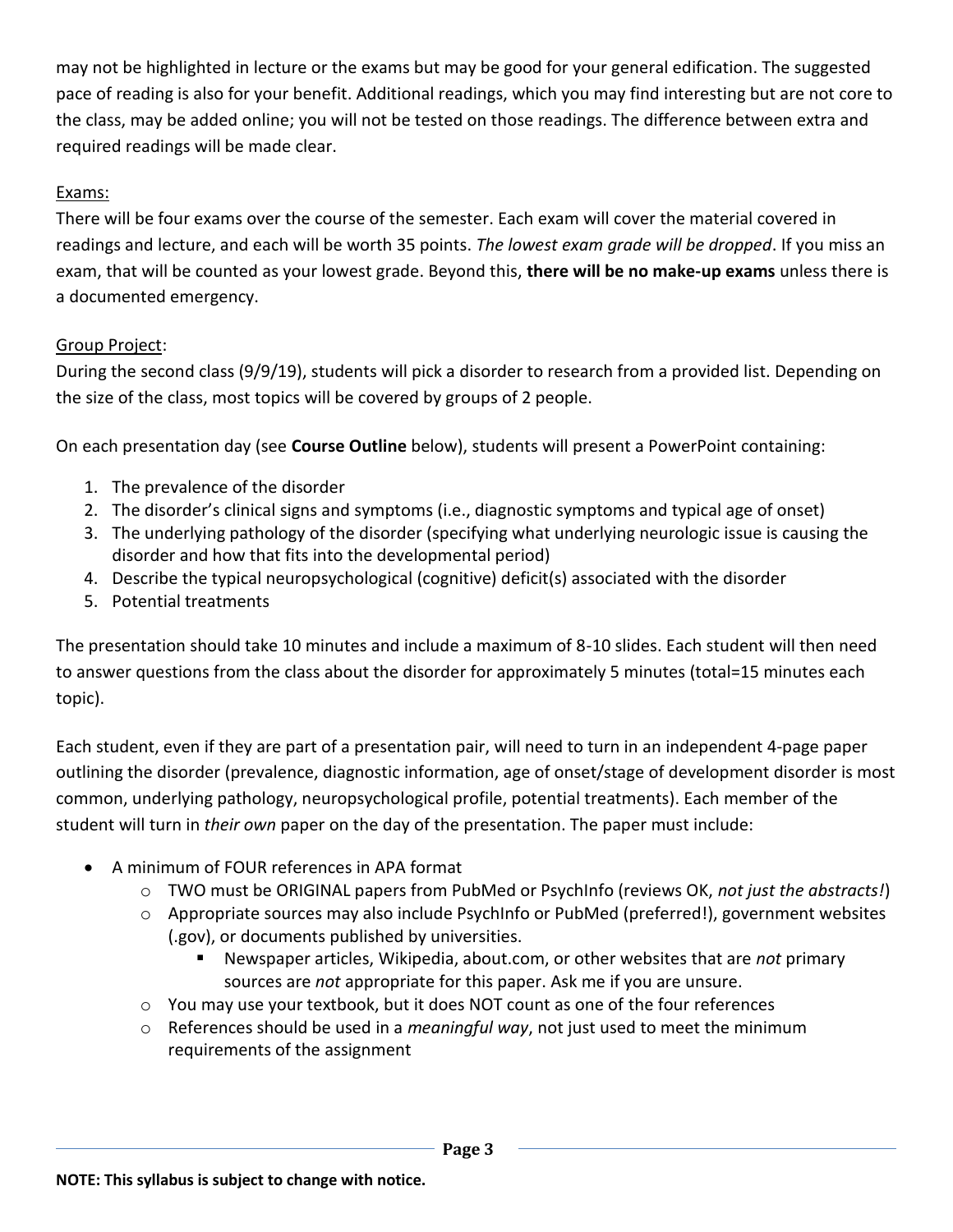For the paper, if you are working in a pair, you may share references. However, group members should **NOT** copy any of each other's work *nor even look at each other's papers*. You should be careful to avoid anything that may be construed as plagiarism, as plagiarized content is grounds for a 0 on the project at *minimum* and reporting of academic misconduct (see below).

## **Research Project Grading:**

# **Presentation 20 points** (8 pts) Accuracy of Information (6 pts) Creativity/Originality of Presentation (6 pts) Clarity, organization, and communication skills of presentation **Paper** (including quality of sources) **25 points**

# Final Paper:

For the final assignment, you will be required to write a critical analysis of the book *The Man Who Mistook His Wife for a Hat* (Oliver Sacks). Choose one section (Losses, Excesses, Transports, or The World of the Simple) and pick a single disorder or condition that is covered within one of the chapters in a way that was NOT discussed in class (i.e., DO NOT just repeat course discussion). Write a **two-page paper (double-spaced) describing the disorder in the chapter you picked**. Include:

- 1. The diagnosis and primary symptoms
- 2. Underlying pathology (which brain area is affected? What causes the brain deterioration?)
- 3. For the final paragraph *only*, write your personal reaction to these disorders (how would this affect your life? Your loved ones? How has the information you learned in this course and in this book changed your perspective on the brain and neuropsychological disorders? What do you want to remember beyond this course?).

The paper is worth 20 points. It will be graded based on:

- grammar, spelling, lack of typos (5 pts.)
- organization, flow, and clarity (5 pts.)
- accuracy of information/summary, integration of course material (5 pts.)
- creativity, honesty, critical thinking (5 pts.)

Remember that this is an *academic* paper and should be written as such.

# Final Grades:

Final grades will be determined by the sum total of each assignment and any completed extra credit:

| Assignment distribution by percentage:                                                                                                                                                                                                                                                        | PLNU Psychology Department Normal Curve Guides:                                                                                                                                                                                                                                            |
|-----------------------------------------------------------------------------------------------------------------------------------------------------------------------------------------------------------------------------------------------------------------------------------------------|--------------------------------------------------------------------------------------------------------------------------------------------------------------------------------------------------------------------------------------------------------------------------------------------|
| $\bullet$ Class Assignments = 10%/20 pts<br><b>•</b> Exam scores (35x3 from top 3) = 52.5%/105 pts<br>• Group Project = 22.5%/45 pts<br>Paper = $25$ pts<br>$\circ$<br>Presentation = 20pts<br>$\circ$<br>• Final Paper = $10\%/20$ pts<br>$\bullet$ Attendance and Participation = 5%/10 pts | A=93-100%; z=1.33<br>$C = 70 - 76\%$ ; z=-1<br>A-=90-92%; z=1<br>$C = 65 - 69\%$ ; z= $-1.33$<br>B+=88-89%; z=-.67<br>$D+=62-64\%; z=-1.67$<br>B=84-87%; z=0.33<br>$D=55-61\%; z=-2$<br>$B=80-83\%; z=0$<br>$D = 50 - 54$ ; z=-2.33<br>F=49% or below; z <- 2.33<br>$C+=77-79\%$ ; z=-0.33 |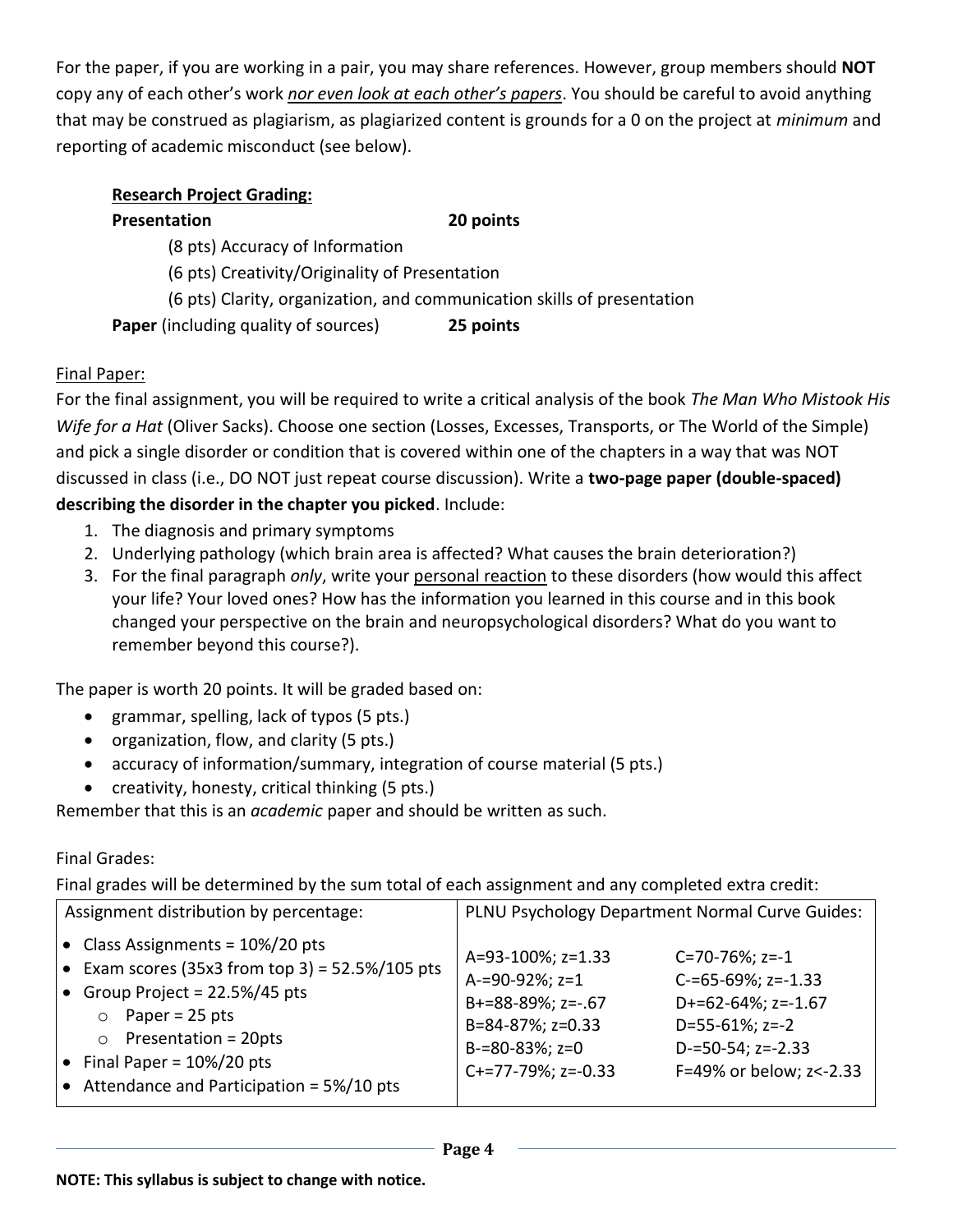Note: Any issues concerning grades should be dealt with *as soon as* an assignment is handed back, rather than at the end of the semester.

# **Extra Credit**

Extra Credit may be made available throughout the semester. Students may earn up to 5 points (2.5%) extra credit.

## **INCOMPLETES AND LATE ASSIGNMENTS**

In general, late assignments will not be accepted. **Documentation of personal and/or family emergencies must be provided if you are absent/miss a deadline**. You must be in touch within 24 hours of the missed assignment/exam/paper. Each case will be treated individually and I reserve the right to not accept a late assignment. If the situation is deemed eligible of make-up work, the assignment must be completed within three business days (unless otherwise arranged by me). At times, it is better to withdraw from the course than miss a significant amount of class material.

# **FINAL EXAMINATION POLICY**

Successful completion of this class requires taking the final examination **on its scheduled day**. The final examination schedule is posted on the [Class Schedules](http://www.pointloma.edu/experience/academics/class-schedules) site. No requests for early examinations or alternative days will be approved.

## **PLNU COPYRIGHT POLICY**

Point Loma Nazarene University, as a non-profit educational institution, is entitled by law to use materials protected by the US Copyright Act for classroom education. Any use of those materials outside the class may violate the law.

# **PLNU ACADEMIC HONESTY POLICY**

Students should demonstrate academic honesty by doing original work and by giving appropriate credit to the ideas of others. Academic dishonesty is the act of presenting information, ideas, and/or concepts as one's own when in reality they are the results of another person's creativity and effort. A faculty member who believes a situation involving academic dishonesty has been detected may assign a failing grade for that assignment or examination, or, depending on the seriousness of the offense, for the course. Faculty should follow and students may appeal using the procedure in the university Catalog. See [Academic Policies](http://catalog.pointloma.edu/content.php?catoid=18&navoid=1278) for definitions of kinds of academic dishonesty and for further policy information.

# **PLNU ACADEMIC ACCOMMODATIONS POLICY**

If you have a diagnosed disability, please contact PLNU's Disability Resource Center (DRC) to demonstrate need and to register for accommodation by phone at 619-849-2486 or by e-mail at **DRC@pointloma.edu**. See [Disability Resource Center](http://www.pointloma.edu/experience/offices/administrative-offices/academic-advising-office/disability-resource-center) for additional information.